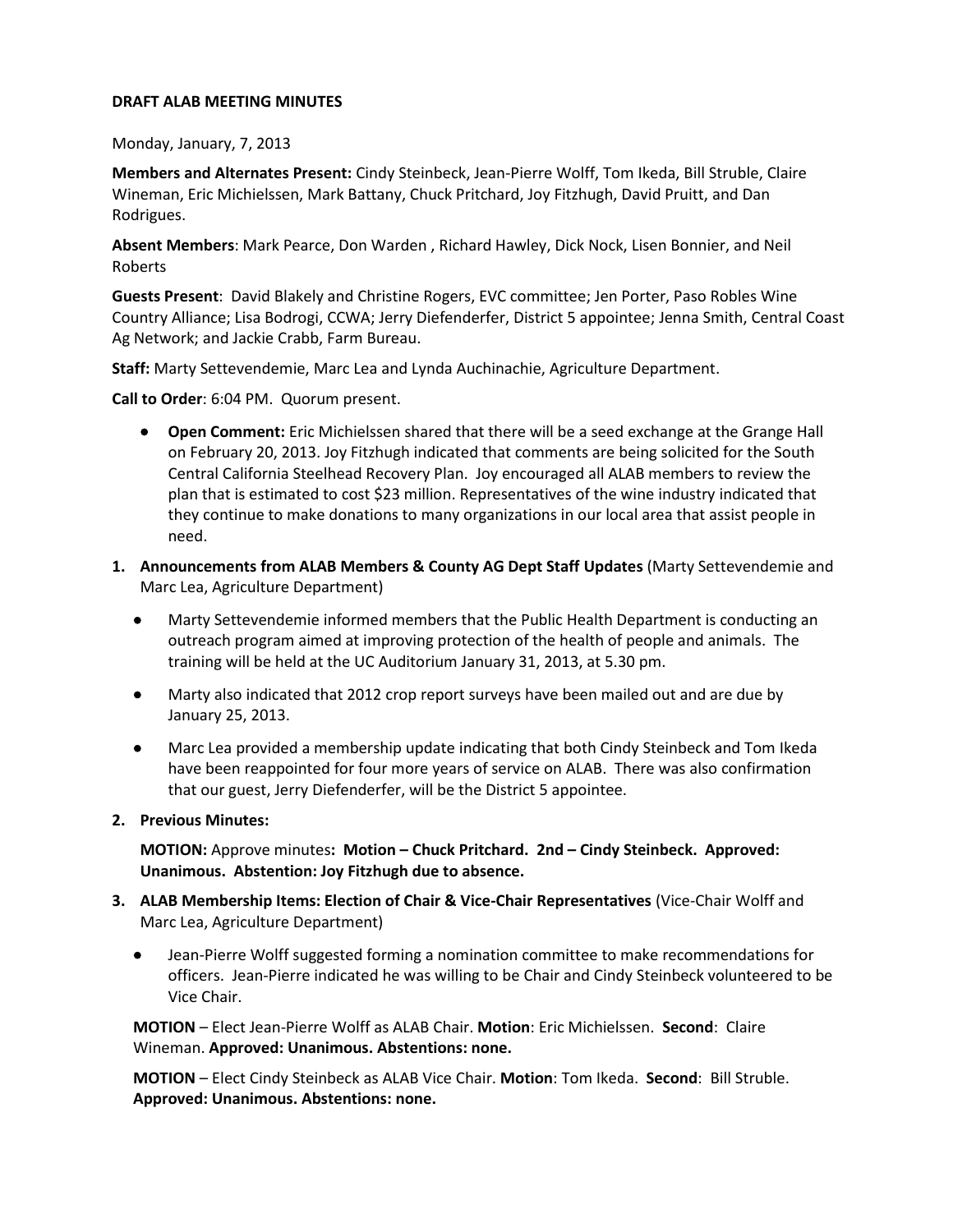- Jean-Pierre Wolff suggested inviting Debbie Arnold to an ALAB meeting. Jean-Pierre indicated that her predecessor came to the meetings regularly and he would like to see that legacy continue.
- **4. Updates on the status of recent Planning Department policy measures** (Marc Lea, Agriculture Department)
	- Marc Lea shared that the proposed olive oil processing and farmstand rules were adopted by the Board of Supervisors (BOS). Marc shared that Karen Nall will be putting together guidelines to help explain the new farmstand rules.
	- Marc indicated that no action was taken on the changes to the Agricultural Cluster ordinance and policies, and that the next BOS discussion on this topic will be in February 2013. ALAB members expressed an interest in closely following any developments on the Ag Cluster ordinance. Agriculture Department staff will monitor for any potential upcoming hearings or further Board of Supervisors discussion and will report back with any additional information at the February ALAB meeting.
	- There was discussion that the Events ordinance changes are in a collaboration phase that includes surveying various business sector groups, especially the "Uniquely SLO" cluster. The survey results are intended to be used for a possible economic analysis.
	- Lynda Auchinachie indicated the Agriculture Department is working to accurately identify the location and types of irrigated crops for the Public Works Paso Robles Basin modeling project.
- **5. Presentation on the development of the "Economic Contributions of SLO County Agriculture"** (Jeffrey Langholz and Fernando DePaolis, Agricultural Impact Associates LLC, Marty Settevendemie and Marc Lea, Agriculture Department)
	- Marty Settevendemie introduced Dr. Jeffrey Langholz and Dr. Fernando DePaolis who will be leading a study on the economic contributions of agriculture to San Luis Obispo County. Marty indicated that the annual crop report prepared by the Agriculture Department simply reports on gross value of agriculture production and does not account for additional economic contributions to the county. Marty shared that the department commissioned the study because a more comprehensive understanding of agricultural economic contributions would be a valuable tool to educate and promote the industry to the public and decision makers.
	- Jeff Langholz indicated that their firm has a market niche preparing economic evaluations of California agricultural production. The study prepared in 2012 for Monterey County was highly praised as a tool that helps explain the true importance of agriculture and the ripple effects to a local economy. Monterey's equivalent advisory group to ALAB had considerable input. Jeff indicated that they were hoping to have the work completed by April 30, 2013.
	- Jean-Pierre Wolff suggested forming a subcommittee to help form the scope of work.
	- Fernando DePaolis discussed the methodology using IMPLAN and other resources. IMPLAN is a well-established modeling program. Local experts will also be consulted and the study team can be contacted through Marc Lea.
	- Cindy Steinbeck confirmed that wine processing will be considered.
	- Chuck Pritchard suggested that environmental components such as the protection of habitat, sequestration of carbon, etc. be included in the study. Jeff Langholz indicated there was not funding for an extensive study on ecosystem services, but perhaps due to the importance of